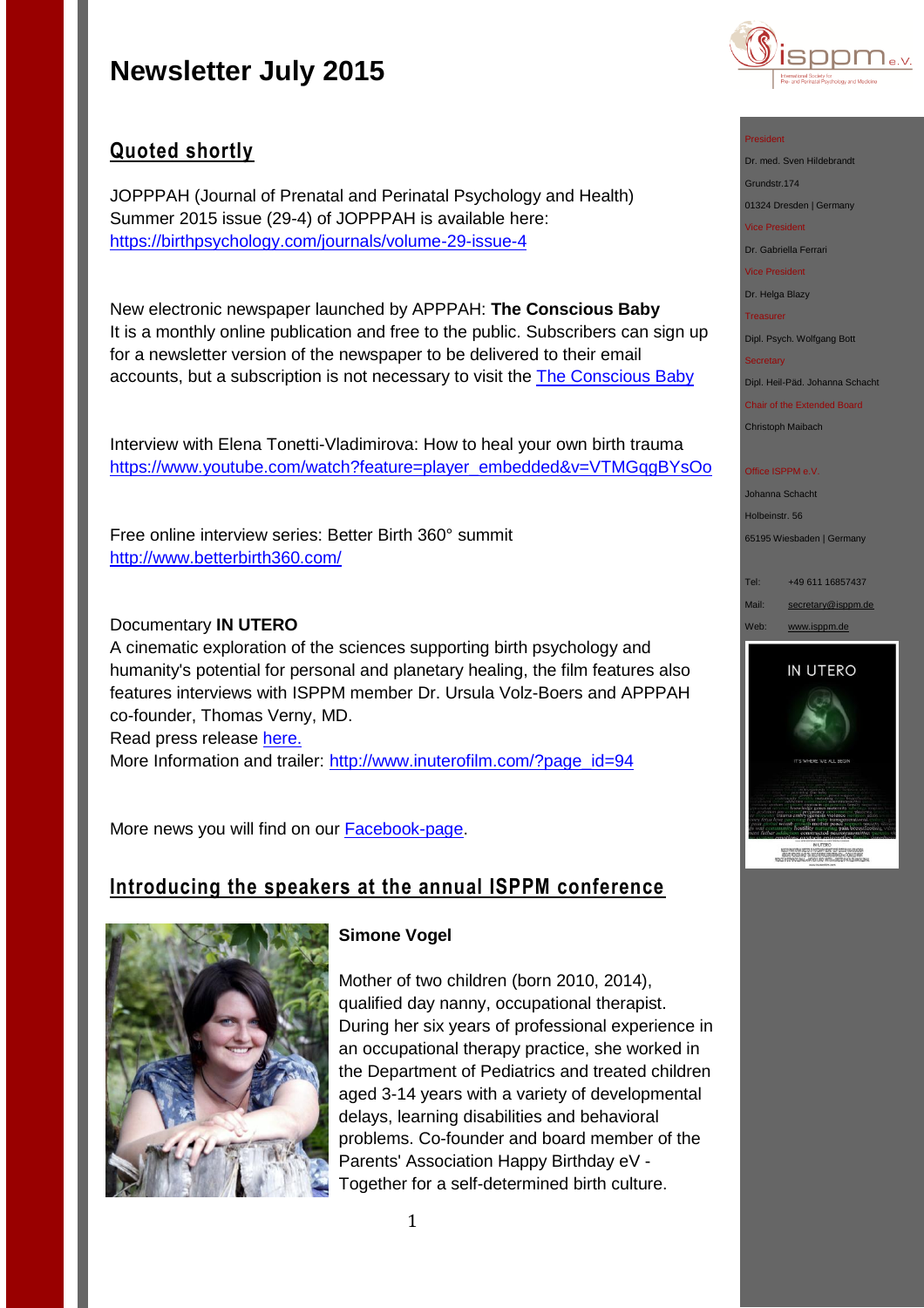In her lecture "becoming mother today", Simone Vogel will illustrate with field reports on how women are hindered by the current prevention praxis to experience essential aspects of being pregnant and to prepare for a natural birth. The medical technical support directs attention outward, based on facts and figures, thereby forcing expectant parents to make responsible decisions without being fully informed and without being aware of the consequences. Gradually, the "good hope" becomes uncertainty, overwork and fear. This path leads to birth courses that are dominated by established standards and routines, questionable interventions and manipulation. Primipara who confidently go into the hands of the obstetric staff, realize with horror that birth has become a business in which the main aim is to free the unborn child from the mother's womb. This reality means that the vast majority of women will be assisted to passively discharge, instead of giving birth due to their own efforts. Becoming a mother therefore will be a drastic experience full of mental and physical injuries for innumerable women.

Programme, more information and registration:

## **Events Diary**

## **Dates isppm e.V.**

## **23 - 25 October 2015: Annual Conference in Berlin "I feel - so I am"**

Needs of antenatal children and their parents in the area of tension between birth-cultural developments, health-politics, basic rights, ethics, and economy

**Friday, Oct. 23, 14.00 – 18.00 h Pre-Congress-Workshops,** parallel **extended board meeting Friday, Oct. 23, 18.00 – 21.00 h Members Assembly,** parallel **film Presentation Saturday, Oct. 24, 9.00 h – Sunday, Oct.25, 12.30 h Main program Sunday, Oct. 25, 14.00 – 18.00 h Post-Congress-Workshops**

The conference language will be German with English power point presentations and abstract manual.

Program, more information and registration: <http://www.isppm.de/en/>

**Attention: Use early bird discount until the end of August!**

**10 - 12 June 2016 Bonding Analysis Conference in Cologne** Contact: Helga Blazy [nc-blazyhe@netcologne.de](mailto:nc-blazyhe@netcologne.de)



### President

Dr. med. Sven Hildebrandt Grundstr.174 01324 Dresden | Germany Vice President Dr. Gabriella Ferrari Vice President

Dr. Helga Blazy

Treasurer

Dipl. Psych. Wolfgang Bott

#### **Secretary**

Dipl. Heil-Päd. Johanna Schacht

Chair of the Extended Board Christoph Maibach

#### Office ISPPM e.V

Johanna Schacht Holbeinstr. 56 65195 Wiesbaden | Germany

Tel: +49 611 16857437

Mail: [secretary@isppm.de](mailto:secretary@isppm.de)

Web: [www.isppm.de](http://www.isppm.de/)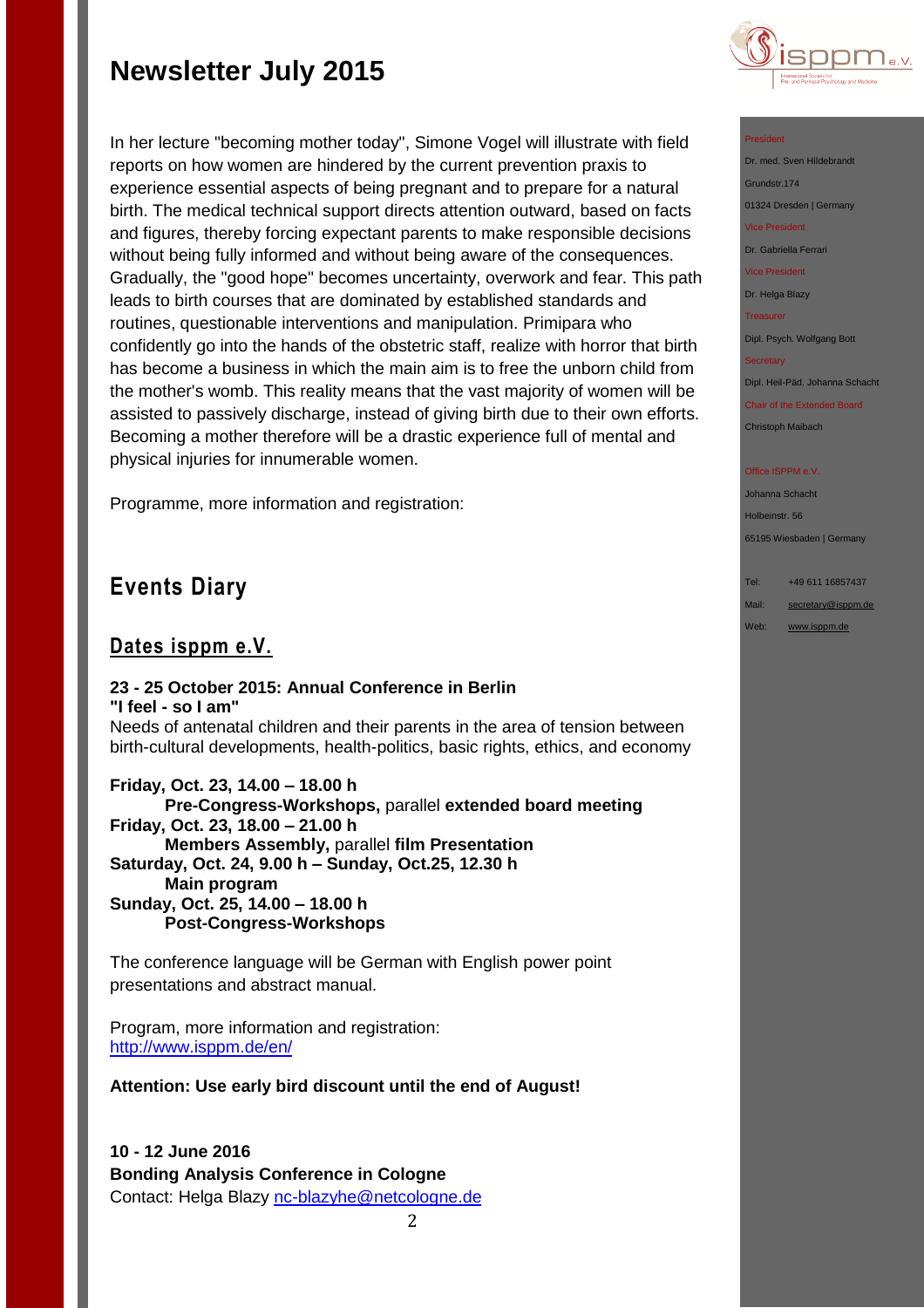

## **Safe the date 2016:**

**October 21 – 23, 2016: Annual Conference in Stolpen near Dresden** Working title: **Integration and coherence**

Prenatal Psychology in established science, research, education and practice of obstetrics, pediatrics and psychotherapy

## **Dates Conferences and Congresses**

**Wednesday 16th September** AIMH 2015 Conference, 10am-4pm **Antenatal Mental Health: Keeping the Baby in Mind** Keynote speakers include: Sir Al Aynsley Green, Professor Vivette Glover, Professor Jane Barlow, Professor Susan Ayers, Dr Trudi Seneviratne, Dr Susan Pawlby, Dr Nadja Reissland and more. University of Northampton, UK [info@aimh.org.uk](mailto:info@aimh.org.uk)

**19 September 2015** 6th Birthlight Womb to World day conference Addenbrookes, Cambridge UK <http://www.wombtoworld.org/>

**3-4 October 2015** Convegno Nazionale di Epigenetica Urbino, Italien [www.biosalusfestival.it/2015-04-27-10-55-40/convegno-di-epigenetica.html](http://www.biosalusfestival.it/2015-04-27-10-55-40/convegno-di-epigenetica.html)

**10 October 2015, 9.00-17.30 h** COLLOQUE INTERNATIONAL DE LA PRENATALITÉ **« L'Education Prénatale, une urgence pour notre société »** CPCV, 7 Rue Du Château De La Chasse, 95390, St. Prix, France



# OMAEP

Organisation Mondiale des Associations pour l'Education Prénatale Statut Consultatif Spécial auprès de l'ECOSOC

**17th/ 18th October 2015** Womb Twin Conference – Dublin, Ireland 2015 **The Twinless Twin – Understanding and Recovery**  The Lantern Centre, Dublin [http://www.wombtwin.com/conference-2015](http://www.wombtwin.com/conference-2015/4588428837?utm_source=Womb+Twin+newsletter&utm_campaign=f7c2af81ac-Newsletter+May+2015+2015&utm_medium=email&utm_term=0_189851c605-f7c2af81ac-421063393)

### President

Dr. med. Sven Hildebrandt

Grundstr.174

01324 Dresden | Germany

Vice President

Dr. Gabriella Ferrari

Vice President

Dr. Helga Blazy

Treasurer

Dipl. Psych. Wolfgang Bott **Secretary** 

Dipl. Heil-Päd. Johanna Schacht

Chair of the Extended Board

Christoph Maibach

### Office ISPPM e.V

Johanna Schacht Holbeinstr. 56

65195 Wiesbaden | Germany

Tel: +49 611 16857437

Mail: [secretary@isppm.de](mailto:secretary@isppm.de)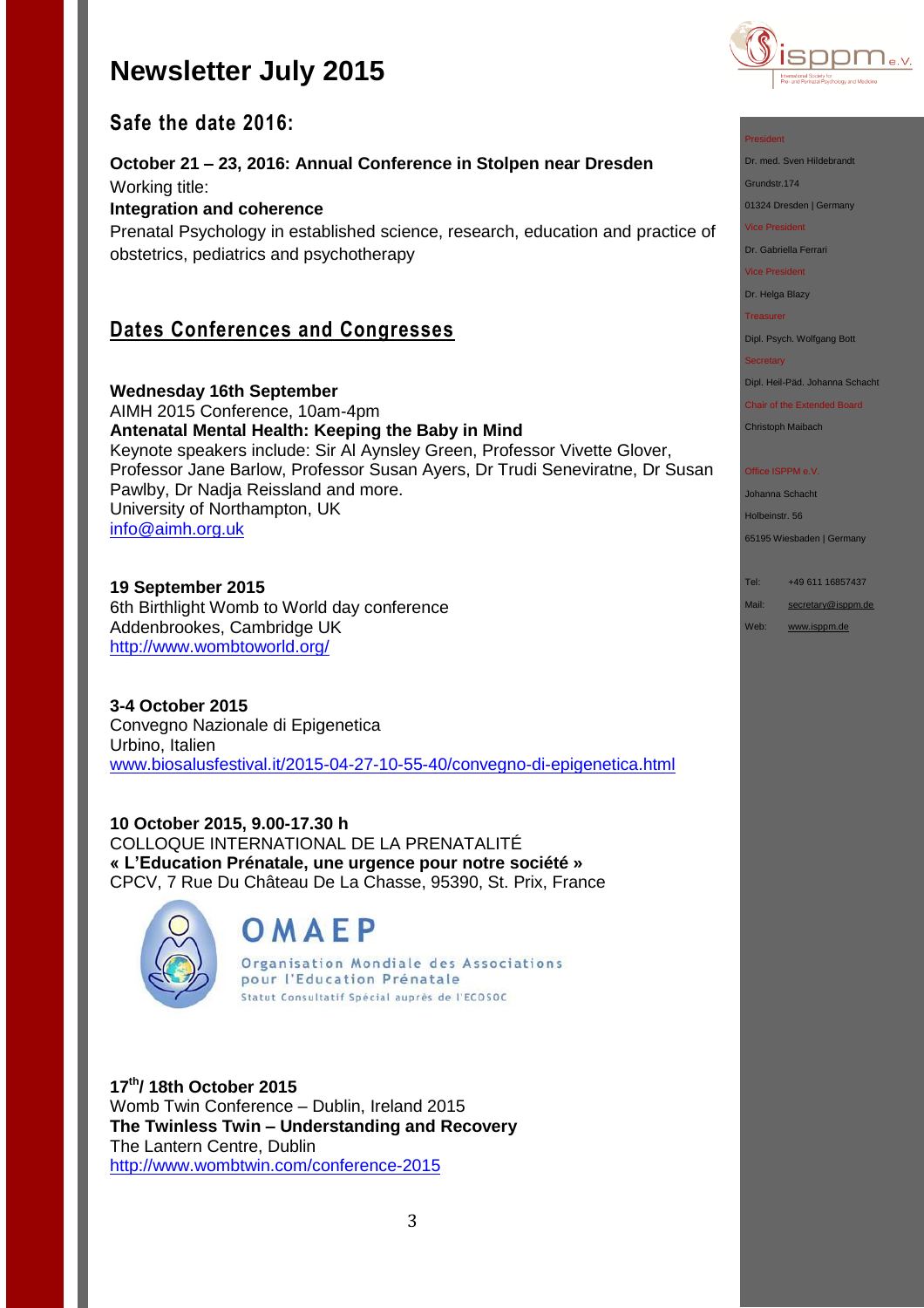

**December 3 – 6, 2015** APPPAH's 19th International Congress **Birth and Society: How Birth Impacts Society and how Society Impacts Birth.** Keynote Speakers: Thomas Verny, MD, DPsych., DHL, FRCPC, FAPA, Barbara Findeisen, Dr. Jaak Panksepp, Dr. Gerlinde A. S. Metz, Robbie E. Davis-Floyd, PhD, Michael Mendizza**,** Karen Strange, CPM, Jeanne Ohm, D.C.,

and Peter Prontzos, PhD [Registration here](http://r20.rs6.net/tn.jsp?f=001ow1wkvozei_88VPX53sV2VFa_ZuxEIVEKa01uLsN1mbdQzyyQdhs_FXedW1fhcbR0cAnBWKAa58XC3PwfiugTa1u-MPUS6Vonsz2fJNfQoB35pjIsF_7lD1CN_qw8TKu7v5JAd5plpwt_sJH1Yde9EazKKjwqyMJ21kbRBK73s3eVNH4L1EyhKr9FAjjkUSl1fgyAKzNeZsbRxoBWUe7j8en6Y0oQ_VI&c=LWshyrIfwgT0SZxQf9pomHGUyyn_Wvxtp2RWpyiRrhc-6I_2N51Iww==&ch=fzqAY8gzqrfAbvVlvh6O_uf6Y0uhLqpZVtR_fAmpQsLRiSXUV-TJkQ==)

## **Safe the dates 2016:**

**January, 2016 Human Rights in Childbirth: India Conference** Bangalore, India [humanrightsinchildbirth.com/india-conference/](http://humanrightsinchildbirth.com/india-conference/)

**January 14-17, 2016 The World Congress on Recurrent Pregnancy Loss (WCRPL 2016)** Cannes, France



[www.wcrpl.com](http://www.wcrpl.com/)

**February 12-13, 2016 The 13th National Congress of the HSPPM**  Budapest

**May 29 - June 2, 2016 15th WAIMH World Congress Infant Mental Health in a rapidly changing world: Conflict, adversity, and resilience**

Hosted by Israeli and Palestinian Infant Mental Health Associations, Prague



The Congress is organized by WAIMH in cooperation will<br>Mental Health Affiliate and Palestinian Infant Mental He



Dr. med. Sven Hildebrandt

Grundstr.174

01324 Dresden | Germany

Vice President

Dr. Gabriella Ferrari

Vice President

Dr. Helga Blazy

**Treasurer** 

Dipl. Psych. Wolfgang Bott

**Secretary** 

Dipl. Heil-Päd. Johanna Schacht

Chair of the Extended Board

Christoph Maibach

#### Office ISPPM e.V

Johanna Schacht Holbeinstr. 56

65195 Wiesbaden | Germany

Tel: +49 611 16857437

Mail: [secretary@isppm.de](mailto:secretary@isppm.de)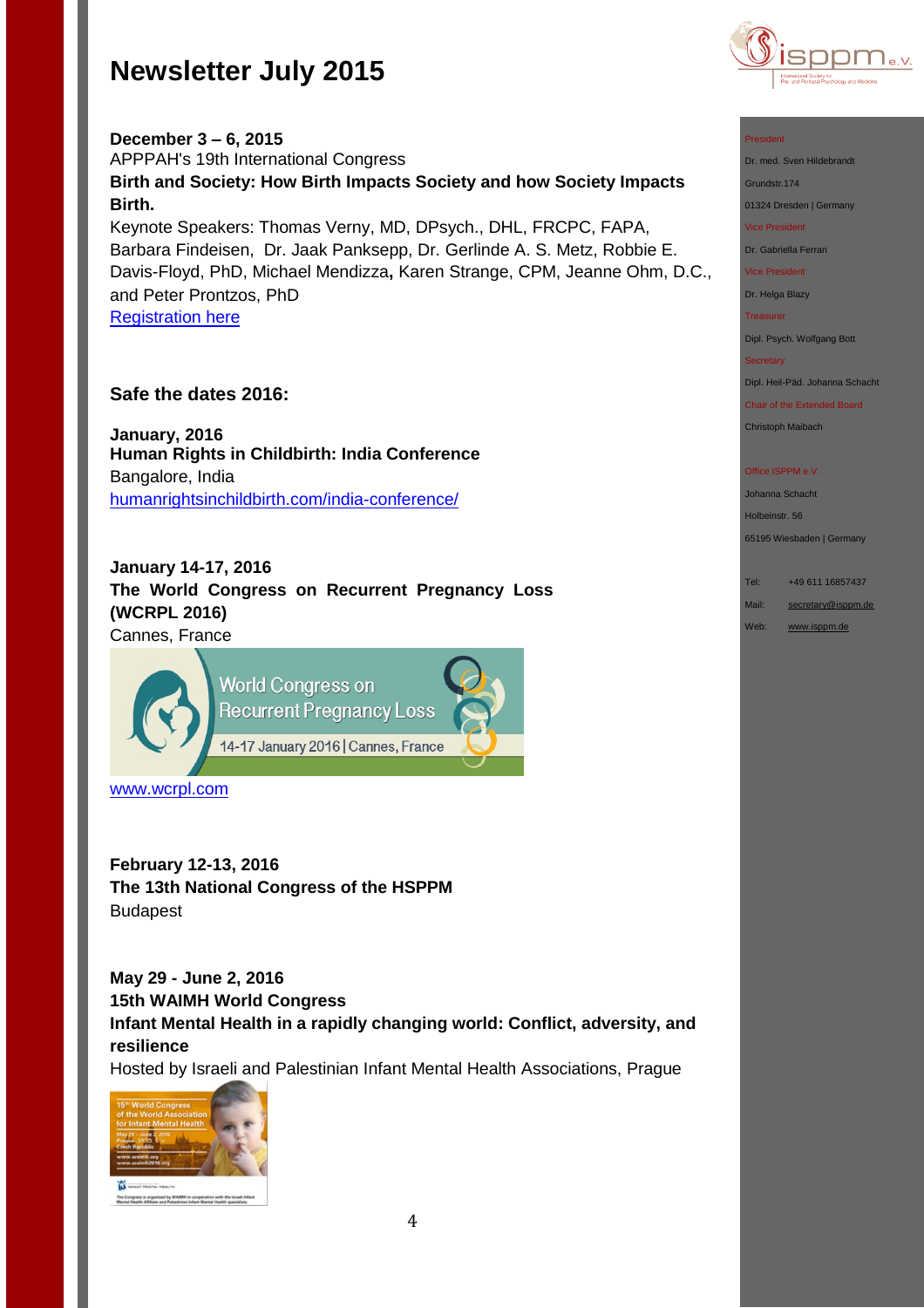## **Further Education/Workshops**

## **Birth Into Being**

With Elena Tonetti –Vladimirova Elena will be teaching a once-a-year 16 day Birth Into Being Method Workshop, Facilitator Training, and Advanced Facilitator Training July 15 - 30, 2015 in Kisslegg, Germany Information and registration: [www.birthintobeing.international/](http://www.birthintobeing.international/)

### **Advanced Embodiment Course**

Wtih Karlton und Kathryn Terry and Peter Schindler **Lessons from the hourglass**: 5 - 10 November 2015 **The Art of the Tryptic**: 12 - 17 November 2016 Seminarhotel Wasserfallen bei Basel (Schweiz) http://www.ippe.info/courses/embodiment\_hourglass\_classes.html Registration: Max Peschek, [peschek.max@t-online.de,](mailto:peschek.max@t-online.de) +49 (0)421 7 3210

## Workshops with William Emerson: **Trauma, Shock, Twins and Doubles. The Discovery and Revival of Relational Intimacy**

22 - 27 September 2015 in Sternenberg, Switzerland Kontact: Claudia Isler, Secretary SIRT, Bahnhofstrasse 16, 8344 Bäretswil, Telefon: 043 / 833 68 45, email: [info@sirt.ch](mailto:info@sirt.ch) [www.sirt.ch](http://www.sirt.ch/)

## **Trauma, Shock & Relational Intimacy**

6 - 11 October 2015 in Lienen, Germany Kontact: Margret Overdick, E-Mail [m.overdick@web.de,](mailto:m.overdick@web.de) Tel +49 251 260 255

## **NEW Professional Seminars with APPPAH:**

You can see about the complete Education Department offerings at [birthpsychology.com](http://birthpsychology.com/)

### **How children handle stress and trauma**

One-day Workshop with Dr. Aletha Solter (USA) So, 11 Oct. 2015, 9.00 bis 17.00 h In English with German translation Edith-Stein-Schule für soziale Berufe Rottweil, Germany registration: Tel.: +49 741 - 17 41 28 – 0, [graf@schulenfuersozialeberufe.de](mailto:graf@schulenfuersozialeberufe.de) More information: Anke Eyrich +49 7454 923 29



### President

Dr. med. Sven Hildebrandt

Grundstr.174

01324 Dresden | Germany

Vice President

Dr. Gabriella Ferrari

Vice President

Dr. Helga Blazy

**Treasurer** 

Dipl. Psych. Wolfgang Bott

**Secretary** 

Dipl. Heil-Päd. Johanna Schacht

Chair of the Extended Board Christoph Maibach

#### Office ISPPM e.V

Johanna Schacht Holbeinstr. 56

65195 Wiesbaden | Germany

Tel: +49 611 16857437

Mail: [secretary@isppm.de](mailto:secretary@isppm.de)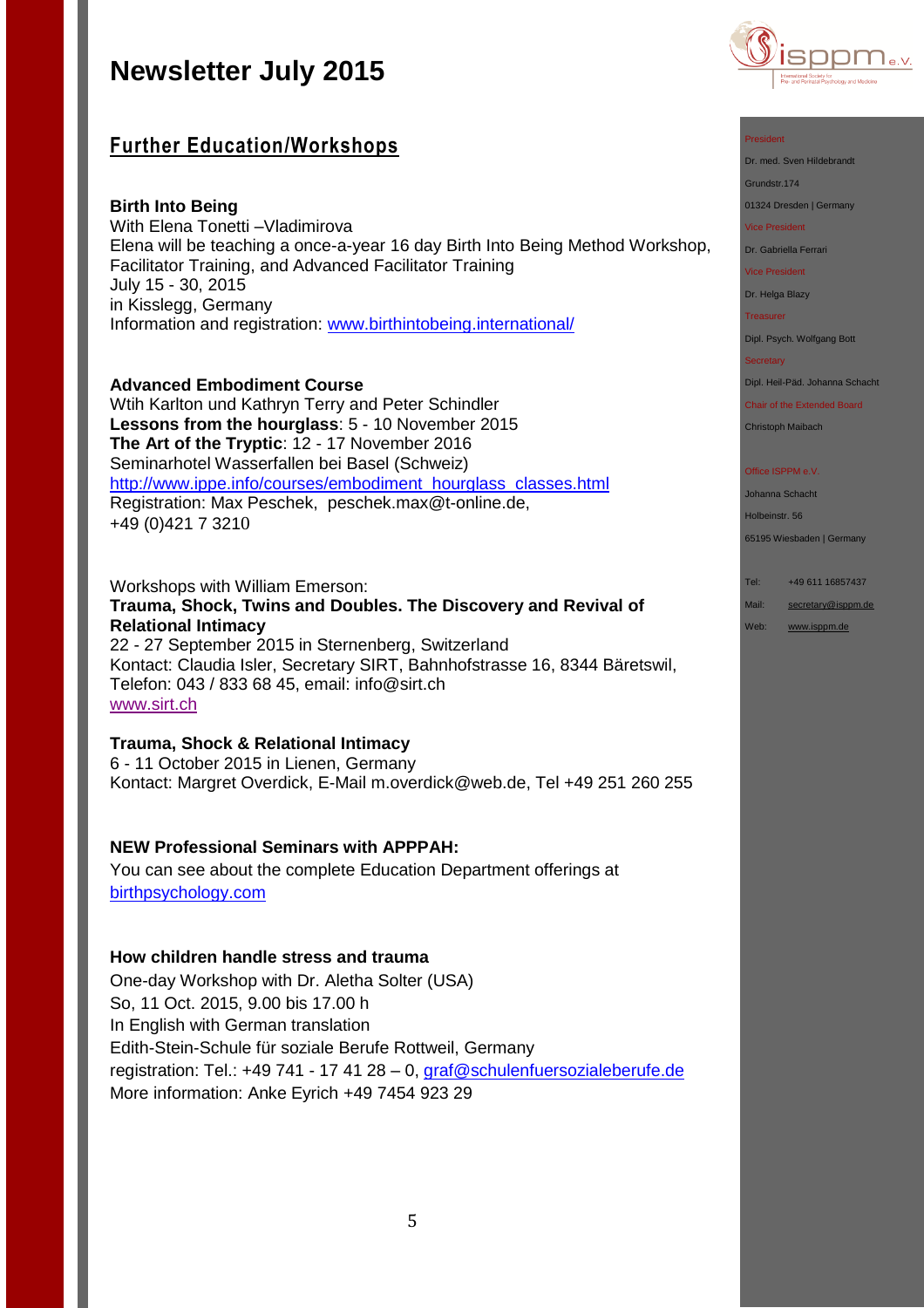

**Safe the dates 2016:**

**Karlton Terry will be in Basel twice for Baby Clinic: 23/24 April 2016 19/20 November 2016**

### **Foundation course**

2017-2020, with Max Peschek und Team in Parin, Germany: Information and registration: Max Peschek, [peschek.max@t-online.de](mailto:peschek.max@t-online.de) +49 (0)421 7 3210

## **Workshop Report**

### **Dan Siegel**

Trauma Healing Theory and Practice: An Interpersonal Neurobiological Approach Transforming Developmental Trauma into Integration and Resilience By Antonella Sansone

I attended this inspiring workshop on 26th April in London. Eminent psychiatrist Dr. Dan Siegel, through sincerity and authenticity, animatedly educates us on his ground-breaking discoveries regarding where mind, brain and relationships meet. This life changing one-day workshop explains how unresolved developmental trauma can impact not only our relationship with ourselves, but our relationship with those we love the most. Most importantly, his workshop provides insights about the profound journey moving toward healing, wholeness and relational intimacy.

The workshop begins by describing the relationship between developmental trauma and attachment. The development of human brain depends enormously on parents-child interactions, thus upon attachment. In DT (physical and/or psychological abuse, parents' abuse against each other, sexual abuse, emotional neglect) the foundations of attachment have been violated.

Dan gives an evolutionary interpretation of human capacity for mindsight, which begun as a cooperative process through alloparenting or shared childcare. That moment of evolution made us mindful people, able to read the mind of others their feelings, intentions and meanings. This ability is crucial for mental health and healing. Dan noticed that his patients got better when applying mindsight, connection, compassion. The way we are living is very different from how we are meant to. This generates anxiety, isolation, stress, depression rather than cooperation and empathy, which has huge implication for parenting and baby's attachment. Therefore post-traumatic disorders and the related disorganised attachment have nothing to do with the individual but the relationship thus is not genetic but experiential.

While wellbeing is characterised by harmony, linkage, differentiation and integration, in post-traumatic disorders there is poor regulation, rigidity and disintegration. A revolutionary concept is that the brain is state-dependent, in that it goes through different states and it is fine for an individual to experience them.

#### President

Dr. med. Sven Hildebrandt

Grundstr.174

01324 Dresden | Germany

Vice President

Dr. Gabriella Ferrari

Vice President

Dr. Helga Blazy

Treasurer

Dipl. Psych. Wolfgang Bott

#### **Secretary**

Dipl. Heil-Päd. Johanna Schacht

Chair of the Extended Board Christoph Maibach

#### Office ISPPM e.V

Johanna Schacht Holbeinstr. 56 65195 Wiesbaden | Germany

### Tel: +49 611 16857437

Mail: [secretary@isppm.de](mailto:secretary@isppm.de)

Web: [www.isppm.de](http://www.isppm.de/)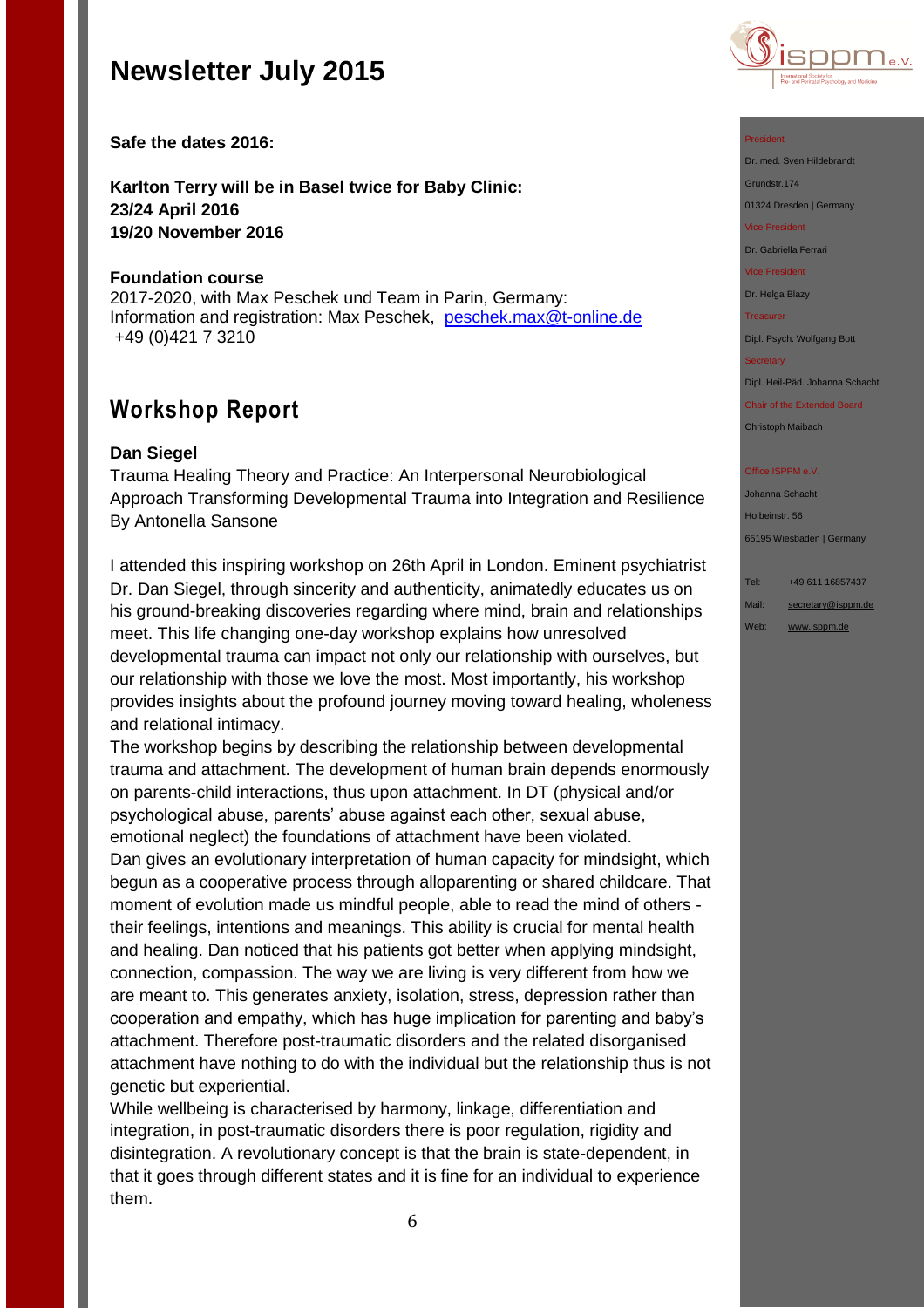

President

Dr. med. Sven Hildebrandt Grundstr.174 01324 Dresden | Germany Vice President

Dr. Gabriella Ferrari

Vice President

Dr. Helga Blazy

**Treasurer** 

Dipl. Psych. Wolfgang Bott

**Secretary** 

Dipl. Heil-Päd. Johanna Schacht

Chair of the Extended Board Christoph Maibach

Office ISPPM e.V

Johanna Schacht Holbeinstr. 56 65195 Wiesbaden | Germany

Tel: +49 611 16857437 Mail: [secretary@isppm.de](mailto:secretary@isppm.de) Web: [www.isppm.de](http://www.isppm.de/)

We can use our own mind to work through them to re-establish linkage and integration. This view is wide-opening to healing, as it frees from labelling and offers many possibilities. So attachment experiences, trauma in particular, damages certain brain areas, create chaos and rigidity, alters integrity. But neuroplasticity allows for repairing those brain circuits or grow new ones from the old ones, a process having the function to integrate the brain. Therefore secure attachment supports the growth of brain integration. For Dan integration of relationship cultivates neural integration.

Specialising in trauma, Dan came to believe that 1 hour psychotherapy a week was not enough for healing and that for patients the practice of mindfulness at home every day could dramatically bring to positive outcomes. Mindfulness training leads to integration of consciousness and stronger self-regulation, since in any disorder integration is impaired. Dan describes awareness as a sense of knowing, a sense of known, which is enhanced by practising the Wheel of Awareness, an exercise we did during the workshop. You can download the meditation exercise on his website.

Research shows that relationships/attachment shape the mind as well as the structure of the brain. 95% mental health professionals haven't been offered a definition of the mind but Dan offers a new comprehensive one. Mind is an embodied as well as relational process, as it runs in the body as well as in relationship, between individuals. It is an open system, not linear and is capable of being chaotic. Relationship is the sharing of information or energy flow. Then he comes to a working definition of mind: an embodied and relational selforganising emergent process that regulates the flow of energy and information. Therefore brain, mind and relationships are all connected and embodied and influence each other.

Then Dan leads us to the concept of presence, one of the most important aspects of our interpersonal relationships. It is connected with attunement, resonance and trust. Parents' presence is the most fundamental element for a child's development of integration. This is why mindfulness, the most ancient practice among all cultures, which promotes connection with the present, resonates with attachment theory. "Feeling felt" is the most important feeling a human can experience and requires presence. When a patient is felt, he/she is really in the body, and the healing process can start. In fact, traumatised patients are stuck in the past and in the future and disconnected from the present. Because our mental life is fully embodied, it is essential to connect with the body sensations. An important element of healing is memory integration, which brings the implicit memory of the trauma that has been denied and makes sense of it. This does not mean justifying it, but understanding, forgiving. Memory is not intellectual, but embodied story telling which implies change of body feelings. Forgiving is thus a bodily experience.

In Dan's view healing is about acknowledging that it was only a part of yourself to be abused, not the whole person, and that mind integration is about integrating states. We are born with interpersonal states. Being interested in the prenatal roots of intersubjectivity I find this concept particularly resonating. What a therapist does is indeed interpersonal integration. Whether you do somatic therapy, psychotherapy, mindfulness-based therapy, bioenergetics etc,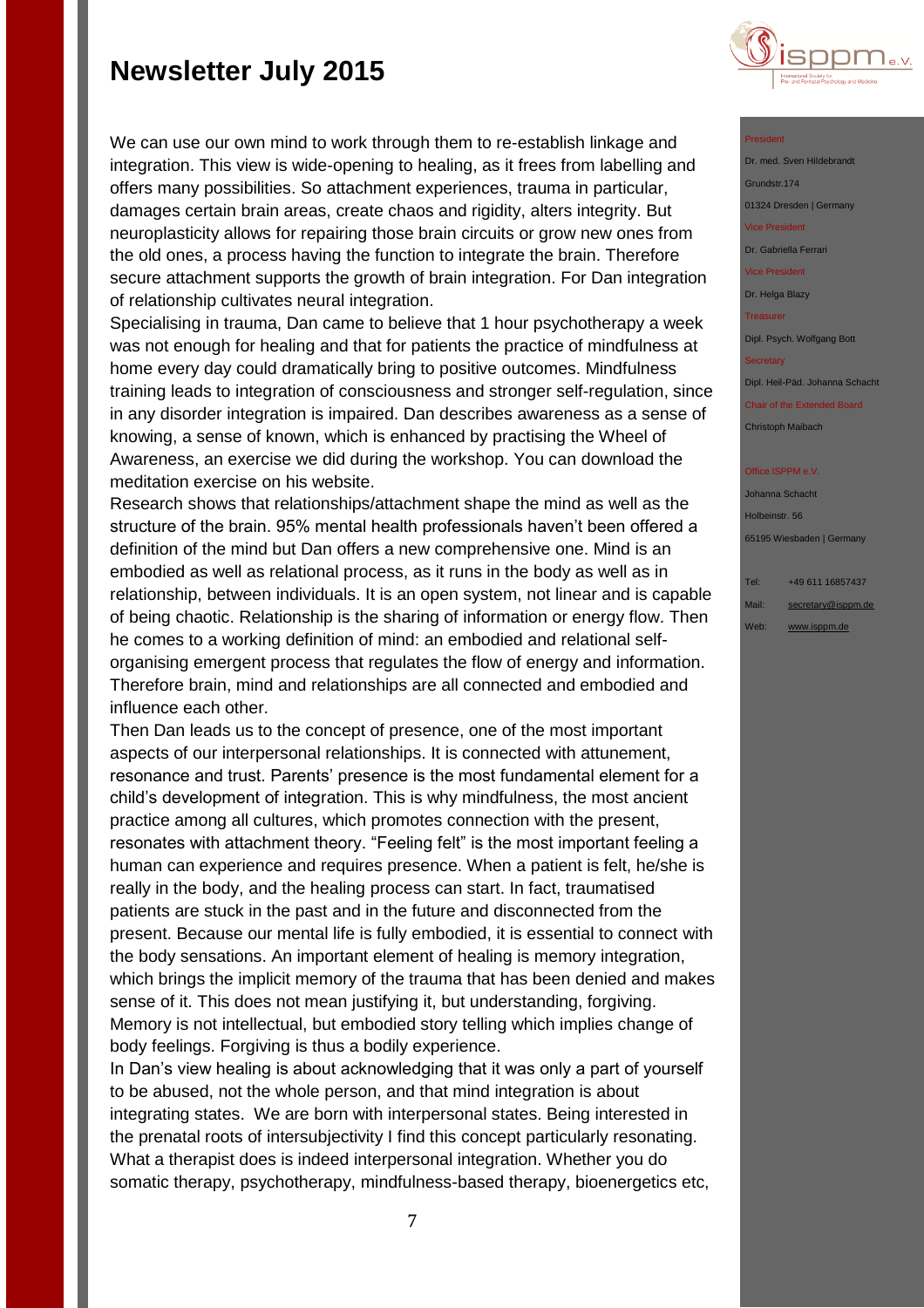

#### President

Dr. med. Sven Hildebrandt Grundstr.174 01324 Dresden | Germany Vice President Dr. Gabriella Ferrari

Vice President

Dr. Helga Blazy Treasurer

Dipl. Psych. Wolfgang Bott

#### **Secretary**

Dipl. Heil-Päd. Johanna Schacht

Chair of the Extended Board Christoph Maibach

#### Office ISPPM e.V

Johanna Schacht Holbeinstr. 56 65195 Wiesbaden | Germany

Tel: +49 611 16857437 Mail: [secretary@isppm.de](mailto:secretary@isppm.de)

Web: [www.isppm.de](http://www.isppm.de/)

this model of interpersonal neurobiology is always applicable. And no matter the educational background, it is remarkable that mindfulness, the Wheel of Awareness model, is the same in each country and extremely beneficial. Mindfulness is a universal teaching and integration a source of wellbeing the world over.

I haven't found a better definition of consciousness than the following: consciousness or pure awareness itself is energy distribution towards an intention, a constant movement between open possibilities. In trauma the mind is stuck in plateaus that restrict integrating flow and therefore create dissociation. The mind is seen as having the ability to open to possibilities. Then it follows Dan's final message: because disorganised attachment is the major cause of disturbances, the key is to prevent it by working with prospective and new parents to enable them to work on their trauma so that to prevent its effects on their child's development. My research and education focus is upon mindfulness because I share Dan's belief that it is the route to fulfilling parenting and secure attachment.

The fact that the mind is a self-organizing emergent process explains why patients who have been stuck for years suddenly find a therapist they connect with. Sometimes two words can give sense to one's existence and trigger the healing process. The power is in the flow of energy within the relationship.

## **New Release**



Antonella Gambotto-Burke **Mama: Love, Motherhood and Revolution** Pinter & Martin July 2015

In her compelling and ground-breaking new book, Antonella Gambotto-Burke explores how motherhood and love are intrinsically linked to human well-being and how a lack of respect for maternal love is at the root of widespread dissatisfaction with modern life.

Part-memoir, part-philosophical call to arms, this is a brilliant, passionate and moving exploration of what it is to be a mother and wife in the twenty-first century. What does it mean to be intimate with those we love and what happens when we're not? How does motherhood tie into femininity, sexuality, status? How does society judge mothers and how does this influence them? How do working hours undermine our most important relationships? Why is our value system now exclusively achievement-based rather than